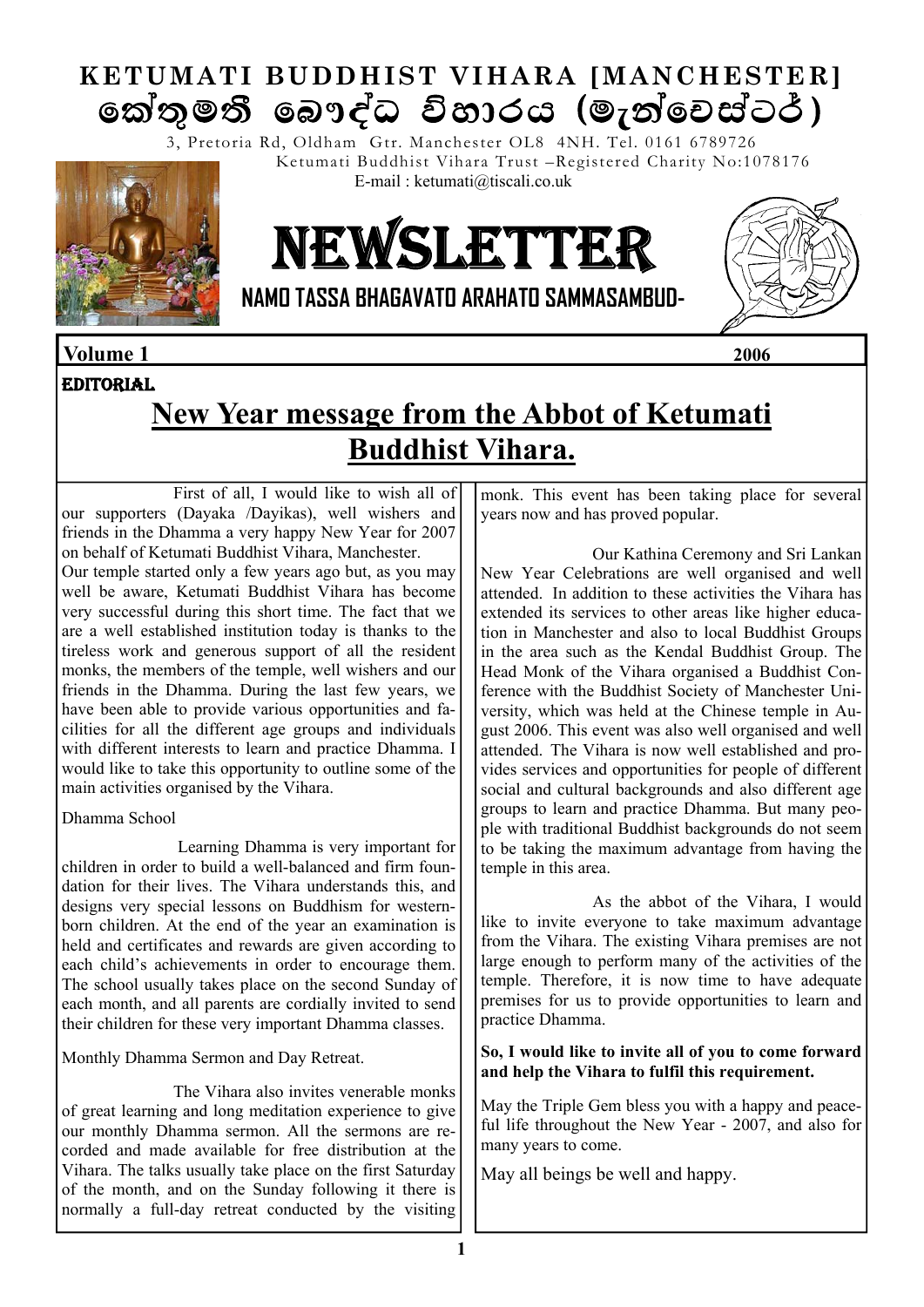### **Manchester Buddhist Conference 2006**

 The Manchester Buddhist Conference 2006 was organised by Venerable Piyatissa from Ketumati Vihara, Venerable Miao Di from Fo Guang Shan temple as well as members of Manchester University Buddhist Society including James, Cathleen, Dennis, Joy and Oxana. It was held on Saturday 5 August at Fo Guang Shan temple, 540 Stretford Road, M16 9AF. Representatives from different Buddhist temples around Manchester including Theravada (Burmese, Thai, Sri Lankan, Samatha centre), Mahayana (Fo Guang Shan,



Tibetan Kagyu Ling and Longchen Foundation, and Rochdale Zen Retreat), and F W B O ( M a n c h e s t e r Buddhist Centre) temples attended the conference, as well as Chris Ward from NBO

and a few people from Manchester University. There were total around forty participants including eleven monks and nuns from various traditions of Buddhism.

 The conference started around 9:30 in the morning with a bit of meditation, then James from Buddhist Society gave a talk about running a Buddhist society in Manchester university and its issues and problems. Jennifer who is a PhD student gave a talk about the links between Buddhism and psychology, after which everyone had delicious vegetarian food from many different Buddhist countries. After the food, Reverend Master Bonati spoke about the importance of monastic practice to maintaining the purity of the Dharma. Then there was a panel discussion of monks and nuns, who told of their own background and their tradition, and how they felt about making progress in the spiritual life. Then Mahes and Ven Miaodi spoke about the approaches to death and care for dying people in Sri Lankan and Chinese Buddhist culture respectively. The day ended around 4:30 with a discussion on Buddhists coming together as a community, chaired by Valerie Roebuck. This included topics such as the needs of western and born Buddhists, what roles Buddhist centres can play, and what is their vision of the future of Buddhism in UK. We also decided to keep organising this conference to bring different Buddhists together every year, and Ven Miaodi kindly offered to let Fo Guang Shan be the venue in 2007 too.

about the conference in about the conference in more detail at In summary, it was a successful meeting, and some participants commented how nice it was to have followers of so many different Buddhist traditions meeting together in one place. We hope that this tradition would continue in future years as well. You can read

http://joyboseroy.googlepages.com/co*n*ferencesummary

### **By Joy Boss**

### **A Brief History of the Buddhist Group of Kendal (Theravāda)**

*By Upāsaka Dhammika (Duncan Fisher)*

 Kendal is a market town of 28,000 people situated on the edge of the Lake District. In October 1991 Jacquetta Gomes, Gerry McCann and Michael Jackson from the Buddhist Society of Manchester founded a Theravāda group in the town. They chose Kendal because, although it had little history of Buddhism, the town felt very promising to them. The founders brought with them a wealth of Buddhist experience and the Late Ven. Dr. Balangoda Ānanda Maitreya Aggmahā Pandita and Ven. Henepola Gunaratana kindly agreed to be spiritual advisers. The new group also received help from Julian Holdsworth of the Theravāda group in Keswick, Moira Pagan of the Zen group in Lancaster and Lynne Irish who ran the Tibetan Group in Kendal.

 In 1995 Mrs Gomes settled in the town with her husband Titus who kindly agreed to share his deep knowledge of Dhamma by teaching in the group. Over the years, six lay people from the group have become Upāsakas: Sudharma, Chanda, Sumedha, Mahinda, Punna and Dhammika. In the late 1990's Mr & Mrs Gomes visited the newly established Ketumati Buddhist Vihara. While they were there, Ven. Piyatissa kindly agreed to visit the Kendal group. Those visits have continued ever since and have been of great benefit to the group. Ven. Piyatissa has subsequently given the Ajivatthamaka Sila for life to Upasakas Sumedha, Mahinda and Punna. By 2002 Ven. Piyatissa had conferred the status of Dhamma Teacher on both Sumedha and Mahinda. During the Ketumati Vesak celebrations in 2006 the Dhamma teachers in the group received Sangha authorized Dhamma Teacher badges, and sashes were presented to those who had undertaken the Ajivatthamaka Sila for life.

 In 2004 the group agreed that Upasakas Sumedha and Mahinda should jointly run the group and assume some of the teaching duties. This arrangement has proved very satisfactory. Nowadays our group meets three times a month. One of those meetings is open to the general public so that they can get a taste of Buddhism. At the end of the month we invite Ven. Piyatissa to visit us, and our other meeting is held on a Tuesday evening and consists of a Puja followed by a Dhamma talk. During the year we also arrange some one-day retreats and hold a Vesak Celebration in May.

 The original intention of the founders was that the group should be somewhere people could learn the original teachings of the Buddha, and 15 years later, it is pleasing to be able to say that the group is still fulfilling that role very well

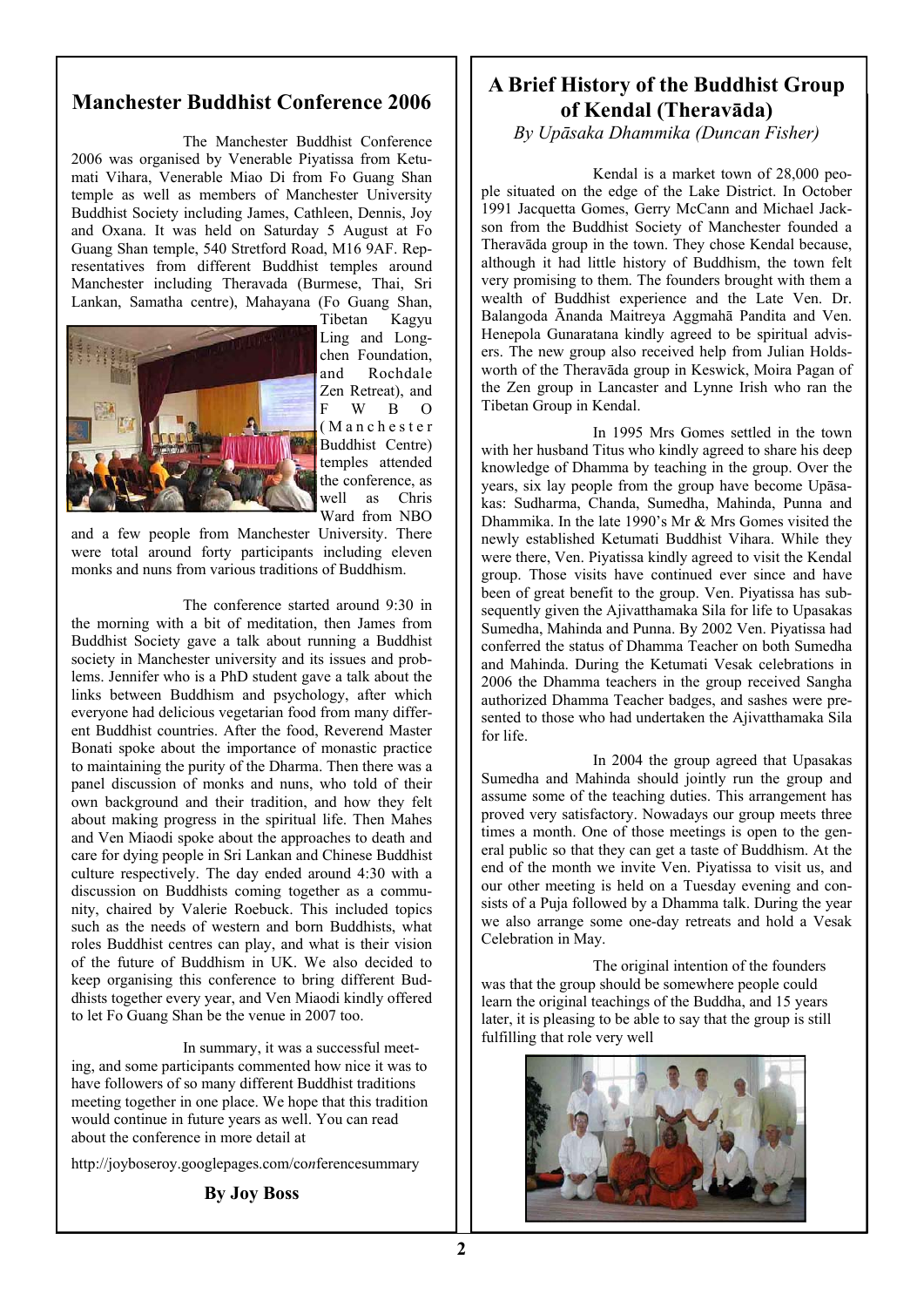# **Mindfulness (***Sati)* **is the direct way for success, happiness and peace**

 Pali word `*sati'* simply means mindfulness. Be mindful whatever activities you are engaged, Physical or psychological. Mindfulness helps to bring the mind under control.

 Normally minds do not stay in present movement. It wonders into the past or into the future avoiding the precious movement of `now and here`. Things keep changing constantly. If the mind has the habit of wandering, we never get the chance to face the reality, because, the rapidly wandering mind forces us either to the dead past or imaginary future. This is the cause for suffering. Why does the mind do not stay in the present movement, because of its blind reaction. When the mind conditioned with the ignorance *`Avijja`* the immediate result is blind reaction through deeprooted desires (*thanha).* Normally, a mind reacts two ways. Positively and negatively. When come to contact things we like, we feel to get and keep them, the things we do not like aversion, repulsion is the result. In these both cases, unlimited desires and very powerful negative forces, anger, hatred etc occupy the mind, only bringing suffering and un satisfactoriness into the life.

 Understanding about our own mind is the only way for lasting peace and happiness. Sati or mindfulness is the only way of Understanding about our own mind.

 Then what is mindfulness? Mindfulness or *sati* simply means be fully aware whatever activities you are doing, either physical or mental. When walking be mindful of walking. Sleeping only sleeping. When angry, be aware anger is presence never react blindly. When practising mindfulness, we begin to realise, the true nature of the mind. This insight into the mind culture is very important part of right understanding. (*samma ditthi*)

 Now lets see how can this technique of mindfulness can effect in our every day activities. Imagine you attend a lecture. When you are in the class, this means your body and mind should stay together in the class paying full attention what is happening in the class `now and here`. If your body is in the class, but your mind is wandering, (regret about the past or dreaming about the future) you never get the chance to see and hear what is actually going on in the class, because you are not here and now. You are wasting your valuable energy and time. When you find you are not quite sure about what is taught in that particular day, then you have to ask your classmates or spend more time reading. But you may not get the desired

result. Even though you get some success, then you find you had to spend your valuable energy and time unnecessarily. This brings unhappiness and worry into your life. If you never get the desired result then all forms of negative feelings, such as, frustration, anger enter into your life. These negative feelings easily could effect your entire life as a student.

 On the other hand if you were able to use the `technique of mindfulness` you are able to get the intended result and may increase your confidence and interest in study, bringing peace and happiness into your life.

Not just in studies, but this technique of mindfulness usefully uses for our every day activities in the life, Peace and lasting happiness is guarantied.

 Not just every day life, *sati* takes you to the deeper understanding about the life and the world. It also helps to develop the superficial common knowledge in to the wisdom.

**For more information about mindfulness meditation, please read the ` Four foundation of mindfulness` (Satipatthana Sutta No.10 Majjimanikaya or No.22 Dighanikaya)** 

## **Venerable Pidiville Piyatissa**

# **Donations**

Ketumati Buddhist Vihara Trust is a registered charity, dependent on voluntary donations from well wishers like you. We need your generous support to meet the day to day running cost of the Vihara. If you like to make a donation please write your cheques in favour of – **Ketumati Buddhist Vihara Trust**- & send it to the temple or inquire from the temple for further details.

## **Ketumati Buddhist Vihara, 3, Pretoria Road, Oldham, OL8 4NH. Tel. 0161 6789726.**

Thank you for your generous support.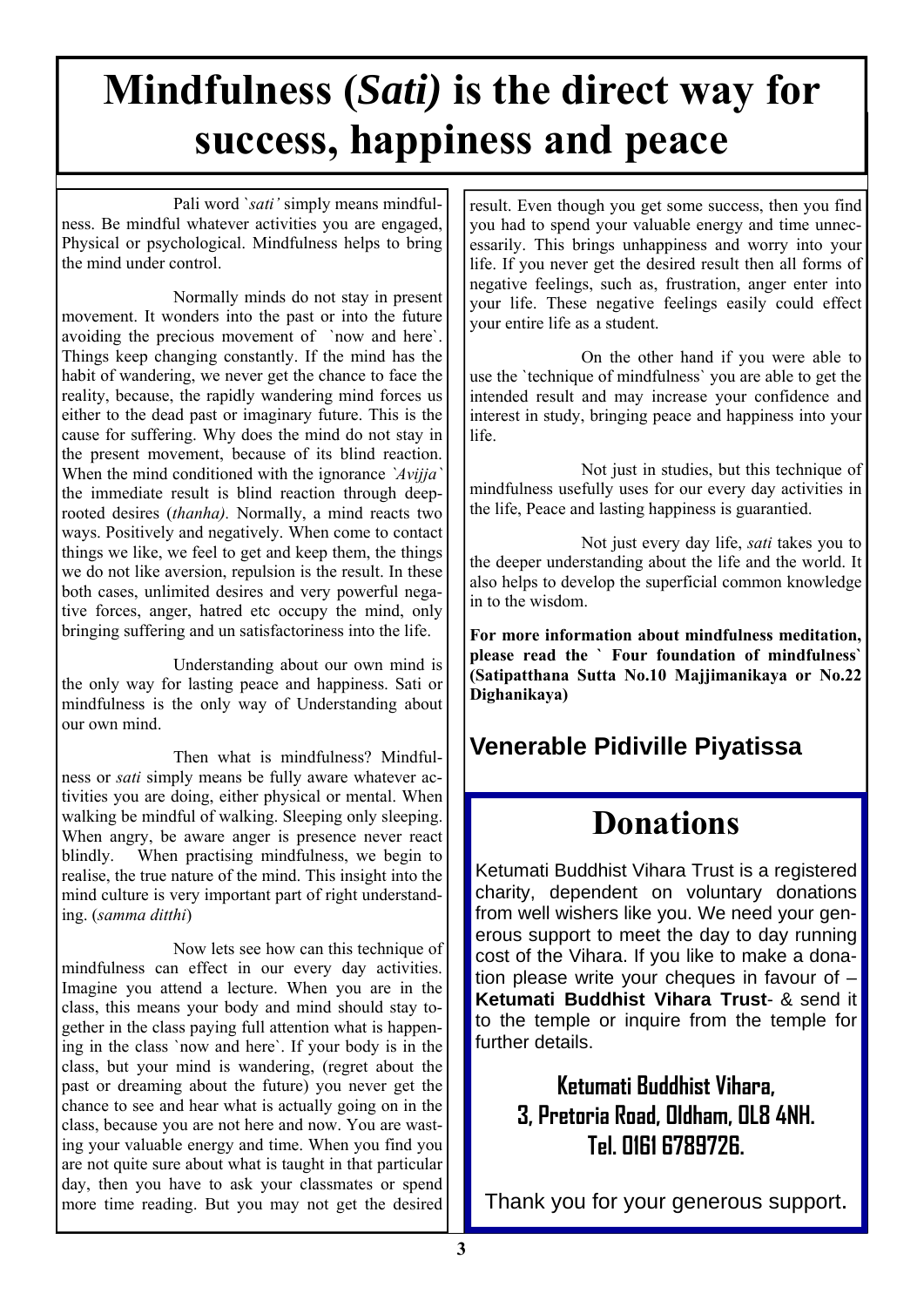# **CHILDRENS PAGE**

### **Result of the examination held on Sunday 3rd December 2006.**

| Buddhism: Level: 1. Proficiency in Buddhism (Dhammacarya)<br><b>Part Two</b> |                      |                                                              |     |                                                                           |    |                                        |              |
|------------------------------------------------------------------------------|----------------------|--------------------------------------------------------------|-----|---------------------------------------------------------------------------|----|----------------------------------------|--------------|
| Name                                                                         |                      | Marks Of The<br><b>Mock Examination</b><br>Paper: 1 Paper: 2 |     | <b>Marks Of The</b><br><b>Final Examina-</b><br>tion<br>Paper: 1 Paper: 2 |    | <b>Overall Marks</b><br>&<br>the Grade |              |
| 1.                                                                           | Dinithi Hennayake    | 84                                                           | 66  | 92                                                                        | 84 | 326                                    | Pass (Merit) |
| 2.                                                                           | Pramudi Wijesiri     | 72                                                           | 77  | 76                                                                        | 81 | 306                                    | Pass (Merit) |
| 3 <sub>1</sub>                                                               | Lahiru wijesiri      | 76                                                           | 65  | 72                                                                        | 84 | 297                                    | Pass (Merit) |
| 4.                                                                           | Malithi hennayake    | ***                                                          | *** | 96                                                                        | 91 | 187                                    | Pass (Merit) |
| 5.                                                                           | Lusanthi Wijesooriya | 68                                                           | 38  | 76                                                                        | 81 | 263                                    | Pass (Merit) |
|                                                                              |                      |                                                              |     |                                                                           |    |                                        |              |

### **THE FIVE ADVANTAGES IN MORALITY**.

In the Maha Parinibbana Sutta, the Buddha expounded to the people of Patali village that a man of virtue can gain live advantages.

These advantages are:

- 1. Acquired much wealth.
- 2. Surrounding by a shining good reputation preceding him wherever he goes.
- 3. Entered into society of any social status with complete confidence and relaxed demeanour.
- 4. Died calmly and unconfused.
- 5. Obtained a happy rebirth in heaven with his lifelong virtuous actions.

By Lahiru Wijesiri.

| Name |                       | Marks Of The<br><b>Mock Examina-</b><br>tion<br>Paper2<br>Paper: 1 |     | <b>Marks Of The</b><br><b>Final Examination</b><br>Paper: 1 Paper: 2 |     | Overall<br><b>Marks</b><br>&<br>the Grade |                |                                               |  |
|------|-----------------------|--------------------------------------------------------------------|-----|----------------------------------------------------------------------|-----|-------------------------------------------|----------------|-----------------------------------------------|--|
| 1.   | Pasan Fernando        | 92                                                                 | 67  | 88                                                                   | 88  |                                           | 335 Pass $(A)$ |                                               |  |
| 2    | Shaluka Jayawardena   | 80                                                                 | 65  | 68                                                                   | 83  |                                           | 296 Pass $(A)$ |                                               |  |
| 3    | Sameera Hettipatirana | 80                                                                 | 47  | 76                                                                   | 55  |                                           | $258$ Pass(B)  | By Sameera Hett                               |  |
|      | 4. Ayoni Medagoda     | ***                                                                | *** | 72                                                                   | 75  |                                           | 147 Pass $(A)$ | <b>Whoever destroys lift</b>                  |  |
|      | 5. Duwani Amarathunga | ***                                                                | *** | 68                                                                   | 66  |                                           | 134 Pass $(B)$ | disregards truth,                             |  |
| 6    | Yasasvi Jayawardana   | ***                                                                | *** | 60                                                                   | 48  |                                           | 108 Pass $(c)$ | is sexually irrespons                         |  |
|      | Akil Popatkar         | 48                                                                 | 20  | ***                                                                  | *** | 68                                        |                | takes what is not rig<br>and heedlessly indul |  |
| 8    | Ishara De Silva       | 16                                                                 | 30  | ***                                                                  | *** | 46                                        |                | destroys the very roots                       |  |
|      |                       |                                                                    |     |                                                                      |     |                                           |                | Dhammapada – 246-247                          |  |



**Whoever destroys life, ible, htfully theirs,** lges in drugs, **s** of their own life.

*Dhammapada – 246-247 verses* 

### **Ketumati Dhamma School Time Table for the Year 2007**

2.00pm Observence of Precepts and Vandana

2.15pm Buddhism

- 3.00pm. Sinhala/ Buddhism
- 3.45pm Drink Break/ Interval

4.00pm Music Class (Please contact Mrs. Mallika Liyanarachi for details. Tel. 01925 604 808)

### (**Normally, Dhamma School is held on the second Sunday of each month from 2.00pm- 5.30pm. change of the date will being formed in advance)**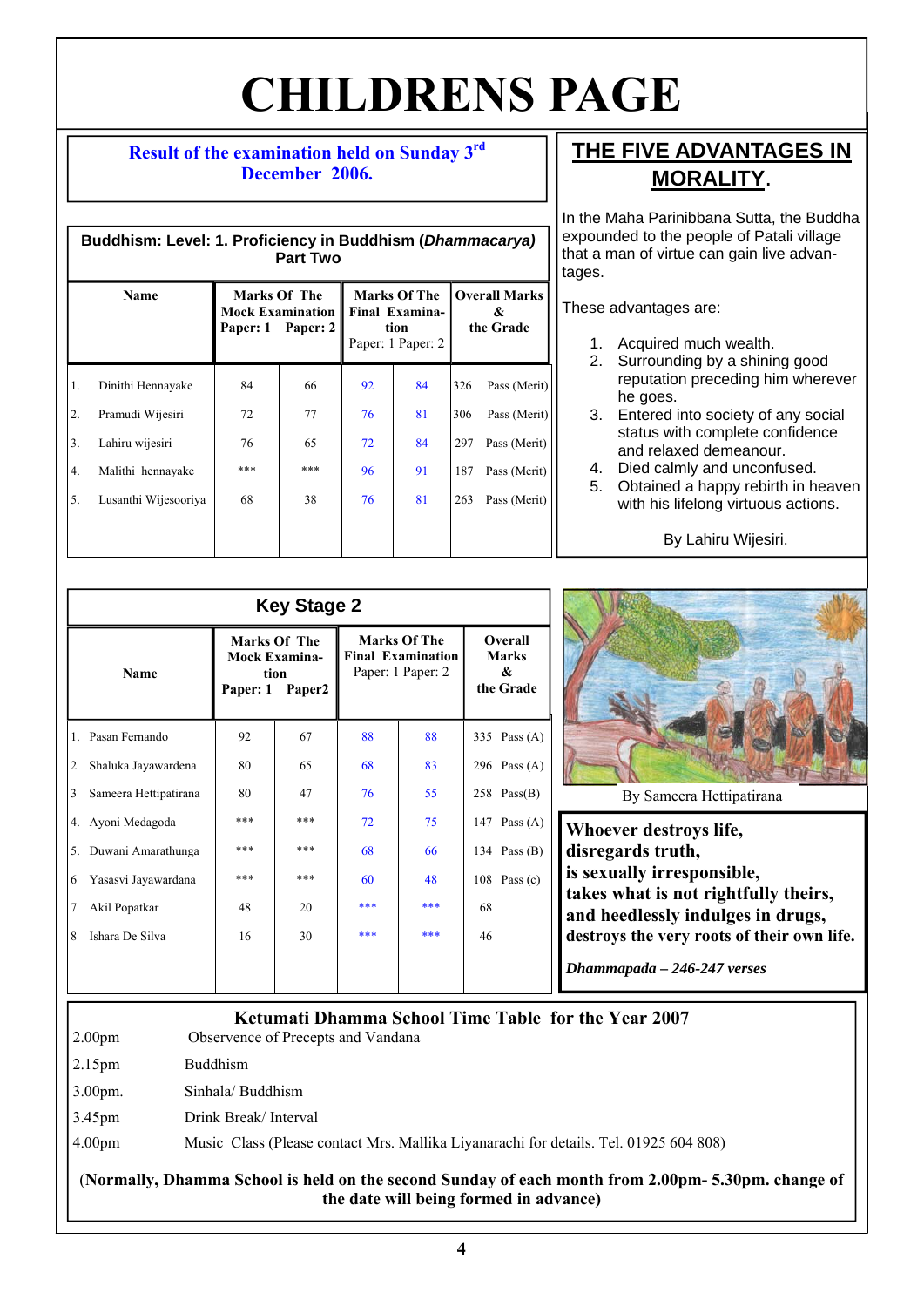# KATINA CELEBRATIONS 2006







The  $7<sup>th</sup>$  Katina Celebrations of Ketumati was held at Polish Social Club on Sunday 29<sup>th</sup> October 2006. The Katina Celebrations was sponsored by Drs. Daya & Shanthi Wikramasinghe and Dr. Sri Lal & Mrs Ratna Dias together with their children

 Ten members of the Mahasigha including the Most Venerable Yalegama Candakitti Maha Thera, Sri Lanka and Ven. Maratugoda Uparatana Thera from Sweden participated at this important ceremony.

 Around three hundred devotees from Manchester, and surrounding areas such as Bolton, Burnley, Leeds, Liverpool and Stork-On Trent attended the ceremony.

 Sermons explaining the significance of offering of kathina rob in both Sinhala and English delivered by Ven. Udagama Chandalankara Thera and Ven. Kirimetiyane Dhammika Thera respectively. Upasaka Dhammika (Duncan) from Kendal read the `*Vitakka santana Sutta*` from *Majjimanikaya.* 

 For the first time, certificates and awards were handed over to the students of the Keumati Dhamma School.







# Vesak Celebrations of Ketumati 2006.

Very special Vesak Celebrations were held on Sunday 14<sup>th</sup> May 2006 at Polish Social Club. This is the first times a Vesak Celebrations held in this nature. Over one hundred people from different age groups observed eight precepts in the morning and spent whole day practising meditations and listening Dhamma sermons and taking part in Dhamma discussions.

The Vihara intends to hold similar programmes in the future.

### Sri Lankan New Year Celebrations 2006.

 Sri Lankan New Year Celebrations held on Sunday  $7<sup>th</sup>$  April 2006 at Polish Social Club. The ceremony started with religious observances and offering alms food to the members of Maha Sangha.

 After the lunch, the participants were entertained with the traditional Sri Lankan signings, games and dancing.

 Around three hundred devotees from Manchester, and surrounding areas such as Bolton, Burnley, Leeds, Liverpool and Stork-On Trent attended the ceremony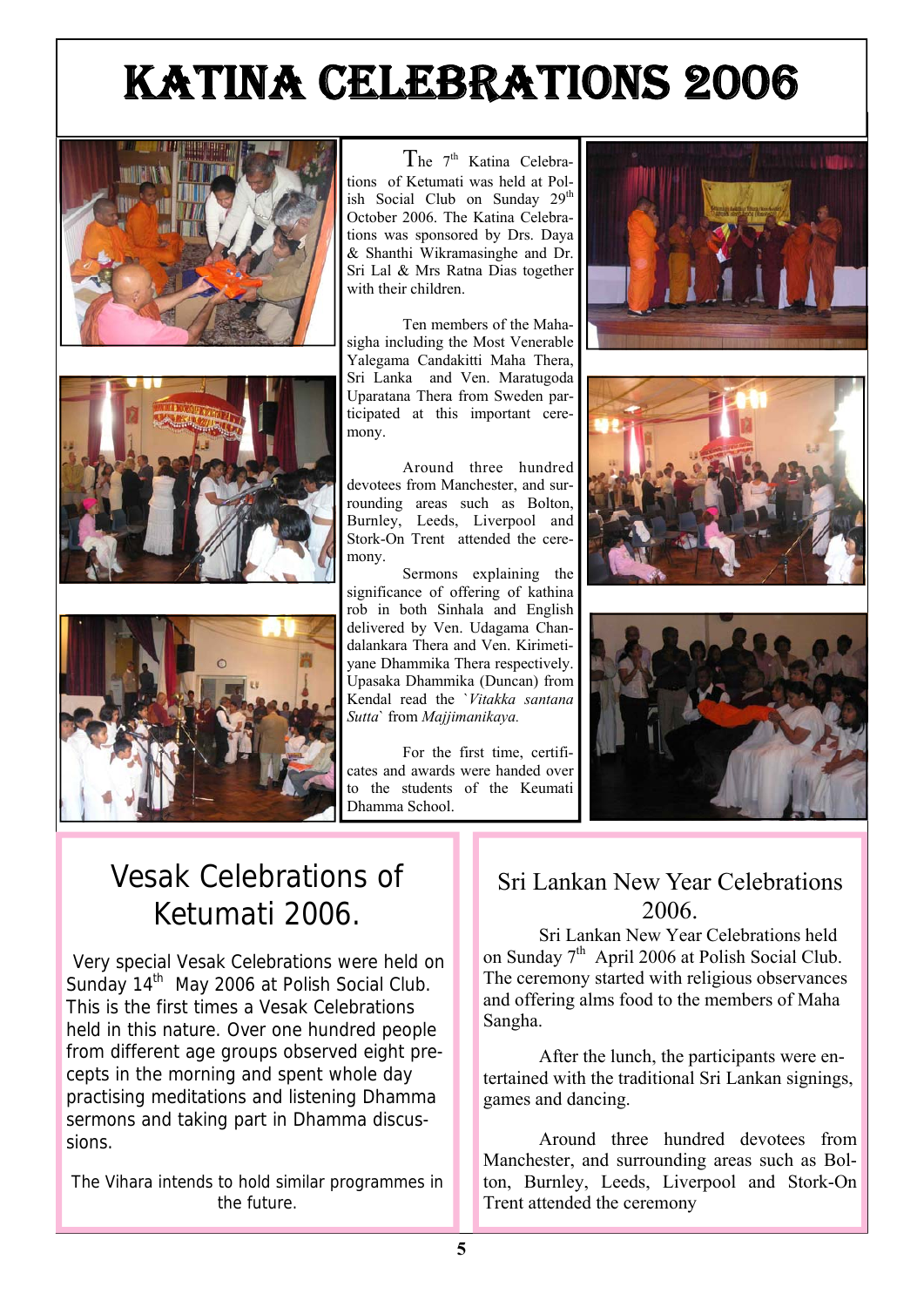| Month &<br>Date              | <b>Speaker &amp; Topic</b>                                    | Name & Tel. of the sponsor                          |  |  |
|------------------------------|---------------------------------------------------------------|-----------------------------------------------------|--|--|
| 7 <sup>th</sup> January      | Ven. Pidiwille Piyatissa Getting<br>the message of the Buddha |                                                     |  |  |
| 4 <sup>th</sup> February     | Ven. Siridhamma                                               |                                                     |  |  |
| 4 <sup>th</sup> March        | Chief Monk of Burmese Vihara<br>Manchester                    | Dr. Tilak & Mrs. Nimala Perirs<br>and Family        |  |  |
| $3rd$ June                   | Ven. Assaji                                                   | Mr. Bingunath & Dr. Nelukshi<br>Ingirige and Family |  |  |
| $1st$ July                   | Ven. K. Gunawansa                                             | Mr. Suminda and Mrs. Gimla<br>Disanayake            |  |  |
| 5 <sup>th</sup> August       | Ven. W. Seelagavesi                                           | Mr. Suminda and Mrs. Gimla<br>Disanayake            |  |  |
| 2 <sup>nd</sup><br>September | Ven. Udagama Jinalankara                                      | Mr. Duncan Fisher (Dhammika)                        |  |  |
| 7 <sup>th</sup> October      | Ven. Prof. Dhammavihari                                       | Drs. Senerath & Hiranthi Yapa &<br>Famly            |  |  |
| 9 <sup>th</sup><br>December  | Ven. Bhikkhu Bodhidamma                                       | Dr.I.Ariyawansa &<br>Dr. Sarat Perera               |  |  |

**NEXT DHAMMA SERMON**

(In English)

**Topic Renunciation as explain in Potaliya Sutta** 

By **Ven. Kirimetiyane Dhammika** 

On Saturday 03<sup>th</sup> of February 2007 Commencing at 7.30pm At

 **Ketumati Buddhist Vihara**

Day Meditation retreat and Dhamma Discussion On Sunday 04<sup>th</sup> of February 2007 Commencing at 9.00am

This sermon is sponsored by **Mr. Oliver Smith & Family** 

ALL ARE WELCOME

# NEW YEAR CELEBRATION AT KETUMATI



![](_page_5_Picture_12.jpeg)

![](_page_5_Picture_13.jpeg)

![](_page_5_Picture_14.jpeg)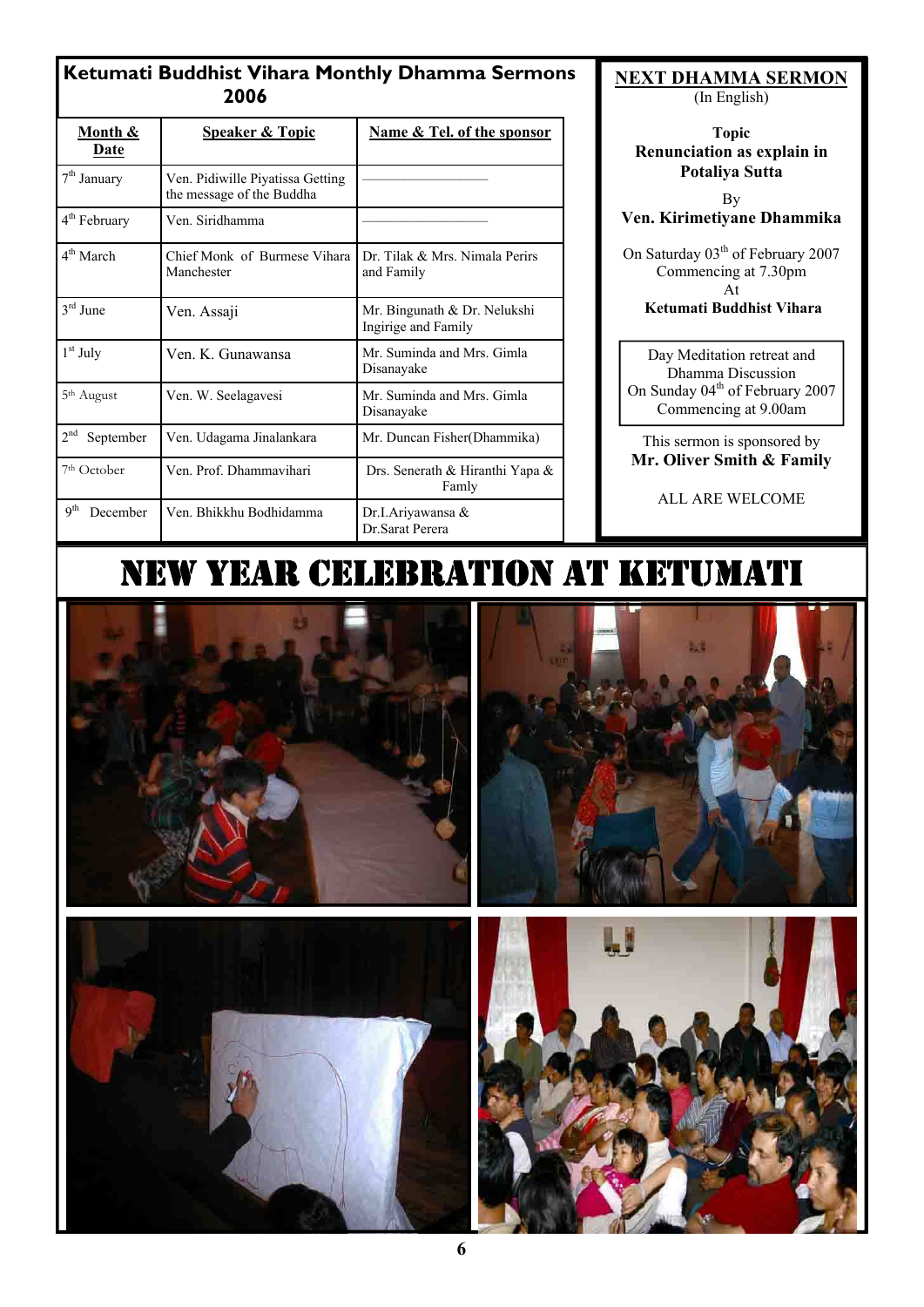## **The Significance of the Vitakkasanthāna Sutta (MN 20)**  (The Removal of Distracting Thoughts) *By Upāsaka Dhammika (Duncan Fisher)*

 In our life we may often find unwholesome thoughts such as anger, jealousy, covetousness or cruelty appearing in our mind. But the Buddha has warned us that whatever we frequently think about will eventually become the inclination of our mind. That is why the second of the four Right Efforts advises us to remove these unwholesome thoughts when they arise. In the *Vitakkasanthāna Sutta* the Buddha explains five practical techniques that will accomplish this, and in this essay I will look at each method in turn

 Firstly, when we find unwholesome thoughts in our mind then we should try to replace the mental sign that is producing those thoughts with a wholesome sign. For example, in the case of hatred we could replace it with goodwill (metta). Strong sensual desire can be countered by contemplating the unattractive aspects of the sensual object. In the case of delusion we can contemplate the teachings that the Buddha has given. The Buddha likens this technique to the way a carpenter uses a fine peg to knock out a coarse peg.

 Once unwholesome thoughts have arisen they influence our thinking in a way that tends to reinforce the unwholesome state of mind. If it is left unchecked, this process can spin out of control. By introducing a wholesome sign into the mind we are starting a new chain of thought. Once our mind has become interested in the wholesome

sign then it will generally continue in that direction.

 If we find that unwholesome thoughts remain after we have used the first technique we have to move on to examining the danger of the unwholesome thoughts. This technique occurs in many places in the Sutta Pitaka and it appears that it can attack our unwholesome tendencies at a very deep level. We contemplate all the trouble these unwholesome thoughts can cause for ourselves and others. Another point to consider is that if other people knew what we were thinking they would be dismayed – why should we allow ourselves to think thoughts that are unworthy? The Buddha illustrates this with a vivid simile of someone young and good looking who has the carcass of a snake or a dog or a human being hanging around their neck. It would be so repulsive that they would want to get rid it of straightaway.

 However, if we still find unwholesome thoughts in our mind after examining the danger in them, we move on to the third method. Here, we try to forget the thought and we don't give it our attention. Thoughts need our attention for them to exist, and if we take it away they cease. Bhikkhu Bodhi says one simple way of applying this method is to go for a walk. This in itself may be enough to dispel the unwholesome thought. Another way of applying this method becomes possible if we are very alert and can catch the point where the mind is deciding whether to engage with the thought. If we tell it not to, the thought can be stopped before it can cause trouble.

 Again we may find that using this third method has still not eliminated the unwholesome thought. We then move on to the fourth technique, which is translated as "stilling the thought-formation of that thought". To me, this means that we try to calm down the conditions in our mind. For example if hatred has taken control, then our mind will feel like it is boiling. We have to try to cool it down. Bhikkhu Bodhi uses a technique of simply watching the process of the thoughts forming. As he watches he finds that the process starts to slow down until eventually it stops. Another useful technique is to relax any tension in our body. These tensions often arise from the tension in our mind and help to support it.

 The fifth method is to be used only if all else has failed. Here we summon our energy and by sheer force of will we "beat down, constrain and crush mind with mind" in order to remove the unwholesome thought. Bhikkhu Bodhi points out that although this was the method the Bodhisatta relied on during his years of ascetic practice, he later realised that this is actually the method of last resort.

 have found these five techniques invaluable for navigating through everyday life, however, it is important to note that the Buddha aimed this discourse at monks who are pursuing the higher mind (*adhicitta*). When these techniques are used to produce a mind that is "steadied internally, quieted, brought to singleness and concentrated" we are using them to their full potential, because a mind with those qualities can give rise to liberating wisdom. It is this factor that will permanently eradicate our unwholesome tendencies and bring us to the supreme refuge from suffering - *Nibbāna*.

(Much of this article was inspired by an excellent talk by Bhikkhu Bodhi which can be downloaded from: www.bodhimonastery.net/MP3/M0039\_ MN-020.mp3. I am also indebted to Mr Titus Gomes for his helpful comments)

*Never by hatred is hatred conquered, but by readiness to love alone. This is eternal law. (Dhammapada , No.5 verse)*